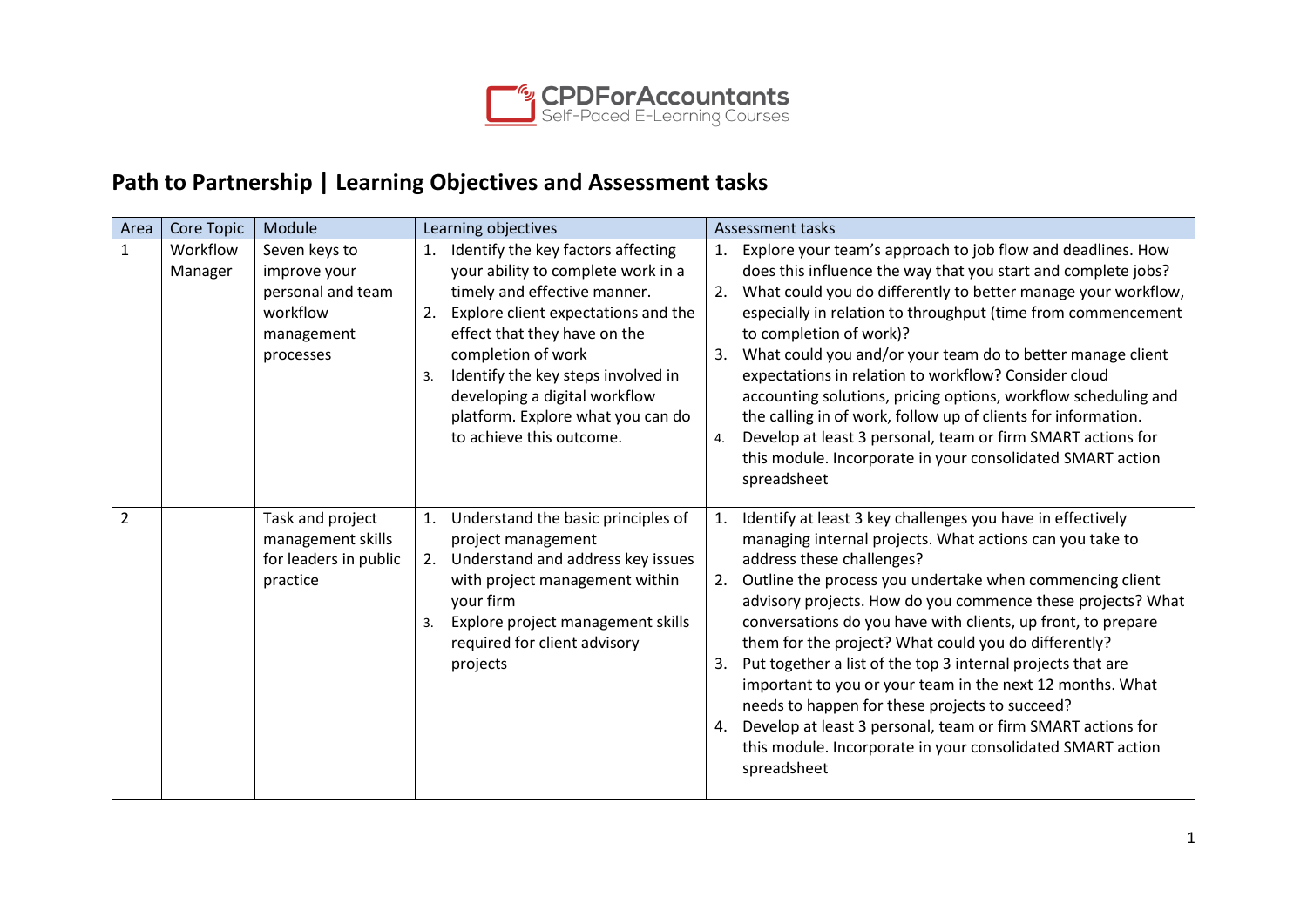

| 3 |                | How to maximise<br>recoverability<br>through project and<br>WIP management        | 2.<br>3.       | 1. Understand the importance of<br>effective WIP management in<br>taking control of projects, job<br>budgets and turnaround time<br>Understand the key factors<br>contributing to WIP issues and<br>identify the solutions to these<br>issues<br>Explore your personal challenges<br>with WIP management and<br>develop solutions | 1.<br>2.<br>3.<br>4. | Document your team's approach to WIP management. How<br>many WIP days does your team have at the present time? How<br>does this compare with industry benchmarks?<br>Identify one recent job you or a team member completed<br>where there was a significant write-off. What were the causes<br>of this write-off? What could you have done differently?<br>Develop your personal 3 step process to effectively managing<br>WIP. This process should incorporate a review of scope of work,<br>fee for service and time cost budget.<br>Develop at least 3 personal, team or firm SMART actions for<br>this module. Incorporate in your consolidated SMART action<br>spreadsheet                                          |
|---|----------------|-----------------------------------------------------------------------------------|----------------|-----------------------------------------------------------------------------------------------------------------------------------------------------------------------------------------------------------------------------------------------------------------------------------------------------------------------------------|----------------------|---------------------------------------------------------------------------------------------------------------------------------------------------------------------------------------------------------------------------------------------------------------------------------------------------------------------------------------------------------------------------------------------------------------------------------------------------------------------------------------------------------------------------------------------------------------------------------------------------------------------------------------------------------------------------------------------------------------------------|
| 4 |                | How to effectively<br>utilise the hours in<br>your busy day to<br>achieve results | 1.<br>2.<br>3. | Explore what productivity really<br>means in a professional service<br>environment.<br>Review the firm's expectations of<br>you in relation to productivity.<br>Understand the key principles of<br>effective time management and<br>task prioritisation. Explore the key<br>challenges in taking control of your<br>day.         | 1.<br>2.<br>3.<br>4. | What are your top 3-time management challenges? What can<br>you do now to address these challenges?<br>Over the course of a 'normal' day, document each time you<br>were interrupted at work. Consider email and phone<br>communication, meetings, office conversations, urgent matters<br>arising, other distractions. What could you do now to reduce<br>these interruptions?<br>Identify 3 tasks that you currently do that could be delegated to<br>others or better managed with the use of technology. What can<br>you do now to improve the efficiency of these tasks?<br>Develop at least 3 personal, team or firm SMART actions for<br>this module. Incorporate in your consolidated SMART action<br>spreadsheet |
| 5 | Team<br>Leader | How to develop<br>your personal<br>leadership style and<br>approach               | 1.             | Understand motivational styles<br>and how they affect performance                                                                                                                                                                                                                                                                 | 1.                   | Outline characteristics of different coaching styles. Think of<br>individuals you know that demonstrate each of these styles.<br>How effective are their coaching skills?                                                                                                                                                                                                                                                                                                                                                                                                                                                                                                                                                 |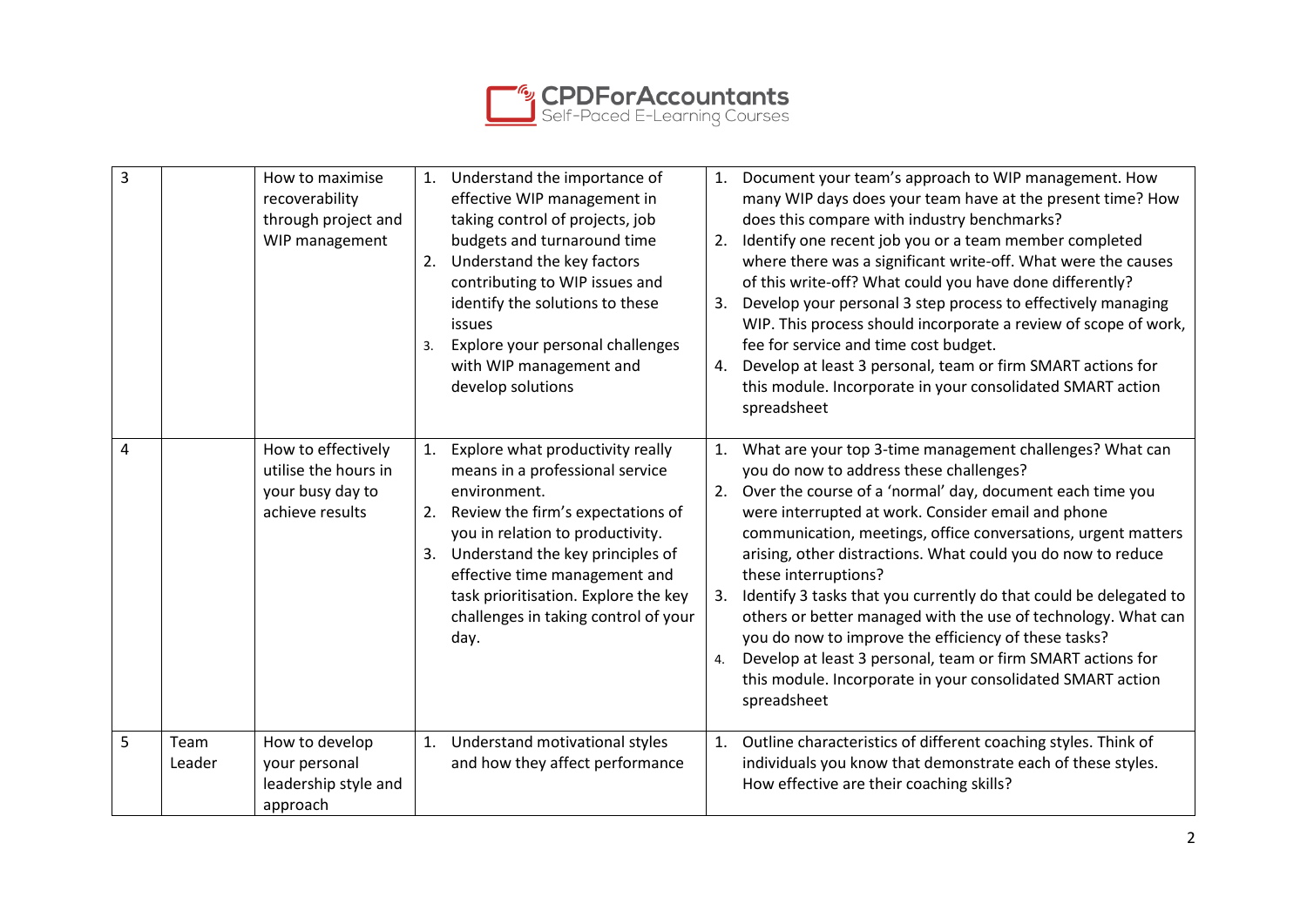

|                |                                                                           | Describe your natural coaching<br>2.<br>style and how it impacts on<br>performance management<br>Identify how different coaching<br>3.<br>styles can be used in specific<br>situations                                                                               | Identify your natural coaching style. In which situations is this<br>2.<br>an effective coaching style? In which situations is it ineffective?<br>Identify 3 specific situations in your team that require different<br>3.<br>coaching styles. Consider how you would provide coaching<br>support in each situation.<br>Develop at least 3 personal, team or firm SMART actions for<br>4.<br>this module. Incorporate in your consolidated SMART action<br>spreadsheet                                                                                                                                                                                                |
|----------------|---------------------------------------------------------------------------|----------------------------------------------------------------------------------------------------------------------------------------------------------------------------------------------------------------------------------------------------------------------|-----------------------------------------------------------------------------------------------------------------------------------------------------------------------------------------------------------------------------------------------------------------------------------------------------------------------------------------------------------------------------------------------------------------------------------------------------------------------------------------------------------------------------------------------------------------------------------------------------------------------------------------------------------------------|
| 6              | Nine key steps to<br>effective team<br>coaching in<br>professional firms  | Understand the difference<br>1.<br>between teaching, coaching and<br>mentoring<br>Review the key attributes of<br>2.<br>effective team coaches in business<br>Identify simple coaching strategies<br>3.<br>to guide staff to achieve results                         | Consider the core principles of effective coaching $- (1)$ ask<br>1.<br>questions, (2) ask for solutions and (3) adapt your style. What<br>are you good at? What could be improved?<br>Identify up to 5 KPIs that you believe reflect the behaviours you<br>2.<br>would like to see in your team? How could you measure these<br>KPIS on a regular basis?<br>Identify a real-life situation where you can use your coaching<br>3.<br>skills to improve individual performance. How will you go about<br>doing this?<br>Develop at least 3 personal, team or firm SMART actions for<br>4.<br>this module. Incorporate in your consolidated SMART action<br>spreadsheet |
| $\overline{7}$ | How to create<br>capacity through<br>effective leverage<br>and delegation | Understand the key principles of<br>1.<br>effective delegation in teams<br>Identify the steps that you and<br>2.<br>your team can take for greater<br>leverage<br>Explore specific actions to delegate<br>3.<br>responsibility for workflow and<br>client management | Estimate the percentage of your time that you could free up to<br>1.<br>focus on client relationships or business development with<br>effective delegation. Make a list of the projects and tasks that<br>you could delegate to others.<br>Identify the key challenges you have with effective delegation.<br>2.<br>[If you feel courageous, ask your team members for feedback<br>on your management style and approach to delegation}.                                                                                                                                                                                                                              |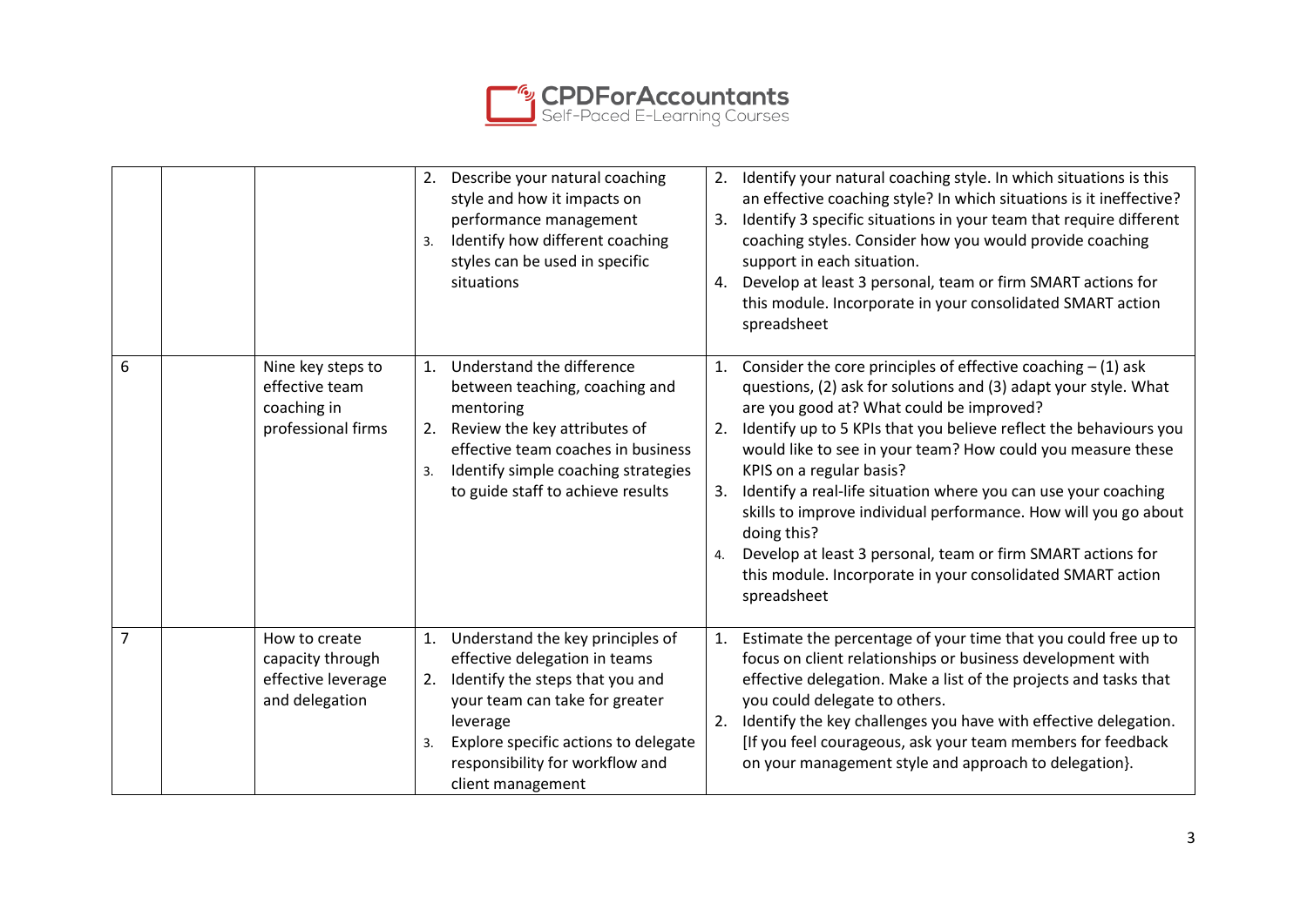

|   |                              |                                                                                                                                                                                            |                                                                                                                                                                                                                                                                                                                                                            | With each challenge identified in assessment task 2, provide<br>3.<br>potential solutions, based on the 7 steps of effective<br>delegation.<br>Develop at least 3 personal, team or firm SMART actions for<br>4.<br>this module. Incorporate in your consolidated SMART action<br>spreadsheet                                                                                                                                                                                                                                                                                                                                                                                                                                                                                                                                                                                                           |
|---|------------------------------|--------------------------------------------------------------------------------------------------------------------------------------------------------------------------------------------|------------------------------------------------------------------------------------------------------------------------------------------------------------------------------------------------------------------------------------------------------------------------------------------------------------------------------------------------------------|---------------------------------------------------------------------------------------------------------------------------------------------------------------------------------------------------------------------------------------------------------------------------------------------------------------------------------------------------------------------------------------------------------------------------------------------------------------------------------------------------------------------------------------------------------------------------------------------------------------------------------------------------------------------------------------------------------------------------------------------------------------------------------------------------------------------------------------------------------------------------------------------------------|
| 8 |                              | How to create<br>capacity through<br>effective leverage<br>and delegation<br>Key steps to<br>effectively manage<br>team members<br>through training,<br>coaching and<br>performance review | 1. Review key elements associated<br>with identifying the right roles for<br>team members<br>Identify the personal and<br>2.<br>professional skills you require in<br>your team in relation to workflow<br>and client relationship<br>management<br>3. Put in place a professional<br>development / training plan that<br>effectively engages team members | Map your team in relation to roles and responsibilities. Then<br>1.<br>consider whether each team member has the skills to manage<br>their job effectively. Identify the gaps. Refer to the Professional<br>Skills Matrix provided in supporting materials.<br>Review or document the professional development status of<br>2.<br>each team member. What specific training or coaching do they<br>require in the next 12 months? Are they aware of this need?<br>What actions have been taken to provide this training or<br>coaching?<br>Explore the steps outlined in relation to workflow and client<br>3.<br>relationship management within your team. Have you<br>identified any gaps that need to be addressed through training<br>or coaching?<br>Develop at least 3 personal, team or firm SMART actions for<br>4.<br>this module. Incorporate in your consolidated SMART action<br>spreadsheet |
| 9 | <b>Business</b><br>Developer | Client discovery and<br>effective needs<br>analysis techniques                                                                                                                             | Understand the principles of active<br>1.<br>listening for client managers and<br>partners<br>Explore the use of probing and<br>2.<br>clarifying questions for rich<br>conversations                                                                                                                                                                       | Develop your list of open-ended questions that will assist you in<br>1.<br>exploring client needs. Include examples of probing and<br>clarifying questions.<br>Think of a situation where you failed to get a client or prospect<br>2.<br>'across the line' with a new project or matter. What could you<br>have done differently in relation to communication and active<br>listening skills?                                                                                                                                                                                                                                                                                                                                                                                                                                                                                                          |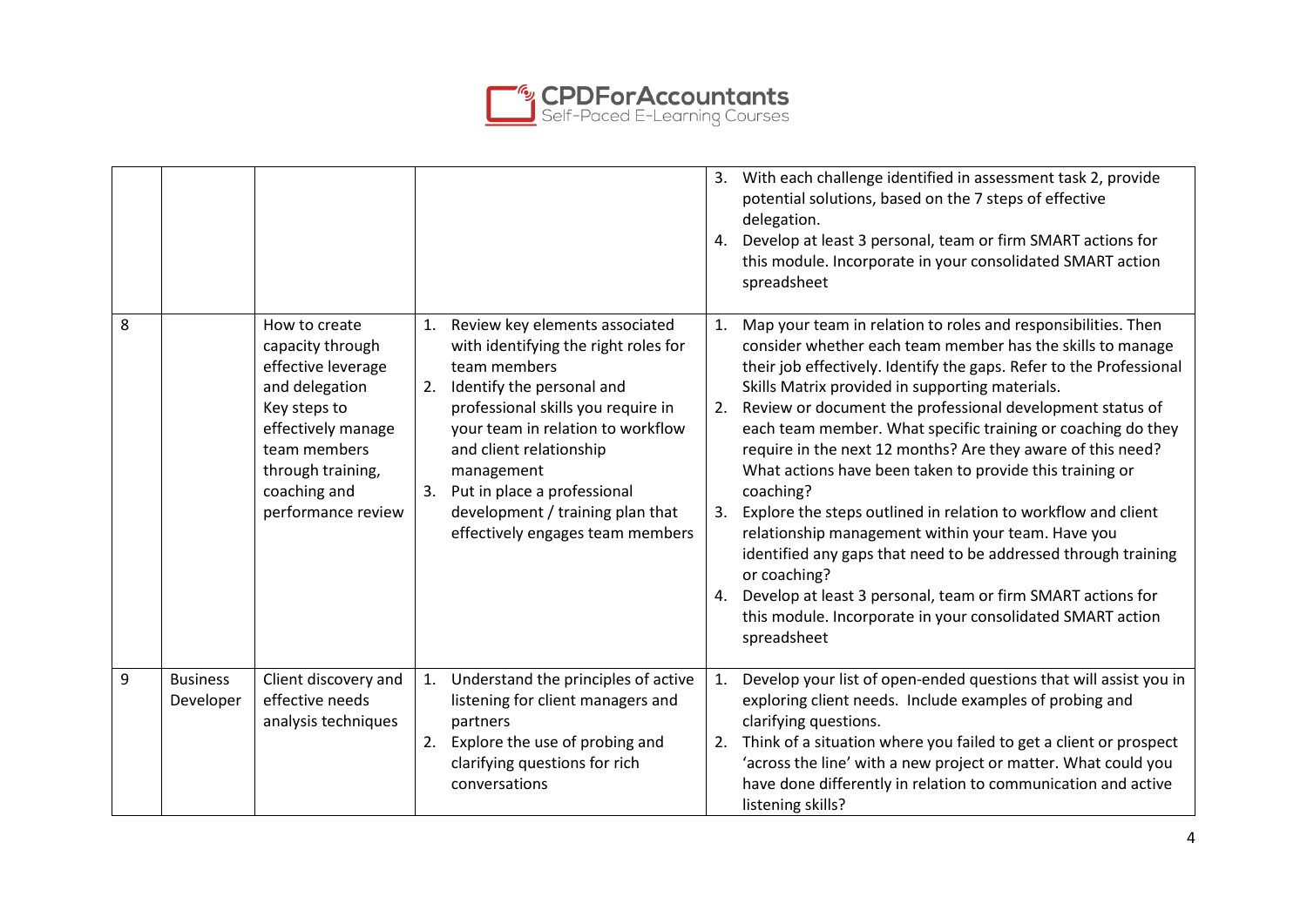

|    |                                                                                | Start to explore the value of the<br>3.<br>discovery conversation to really<br>engage your business clients                                                                                                                                                                                                                                                  | Identify at least 3 opportunities you have in the next month to<br>3.<br>practice active listening skills. You may consider conversations<br>with colleagues, clients, prospects, family or friends.<br>Develop at least 3 personal, team or firm SMART actions for<br>4.<br>this module. Incorporate in your consolidated SMART action<br>spreadsheet                                                                                                                                                                                                                                                                                                                                                                                                                                                                                                                               |
|----|--------------------------------------------------------------------------------|--------------------------------------------------------------------------------------------------------------------------------------------------------------------------------------------------------------------------------------------------------------------------------------------------------------------------------------------------------------|--------------------------------------------------------------------------------------------------------------------------------------------------------------------------------------------------------------------------------------------------------------------------------------------------------------------------------------------------------------------------------------------------------------------------------------------------------------------------------------------------------------------------------------------------------------------------------------------------------------------------------------------------------------------------------------------------------------------------------------------------------------------------------------------------------------------------------------------------------------------------------------|
| 10 | <b>Effective internal</b><br>and external referral<br>strategies for<br>growth | Understand the key roles of power<br>1.<br>and influence in developing<br>networking relationships<br>Explore current internal and<br>2.<br>external networking relationships.<br>identify opportunities to increase<br>the value of these relationships<br>Review the 7-step process for<br>3.<br>developing external professional<br>partner relationships | Critically review how effective you are in leveraging networks<br>1.<br>through power and influence. Where have you seen success?<br>What are the key challenges you face in getting more value<br>from your networking relationships?<br>Identify any opportunities for internal networking for growth.<br>2.<br>Consider special skills or interests that you and your colleagues<br>have. How can you leverage these skills and interests in client<br>discussions?<br>Make a list of your key external networking relationships.<br>3.<br>Identify the value of these relationships and proposed next<br>steps. Ensure a timeline is in place for each next action.<br>[Compare with those of your colleagues if appropriate.]<br>Develop at least 3 personal, team or firm SMART actions for<br>4.<br>this module. Incorporate in your consolidated SMART action<br>spreadsheet |
| 11 | Keys to getting<br>existing clients<br>across the line with<br>new services    | How to present both formal and<br>1.<br>informal proposals to get clients<br>across the line<br>Identify and address key<br>2.<br>roadblocks to client agreement to<br>additional services                                                                                                                                                                   | Identify a situation within the last 12 months where you were<br>1.<br>unsuccessful in getting a client across the line with new<br>services. What do you believe you could have done differently?<br>Is there any value in revisiting this opportunity?<br>Develop a formal proposal template. Consider the type of<br>2.<br>clients and opportunities to which you will present a proposal.<br>Focus should be on clients where an ongoing service                                                                                                                                                                                                                                                                                                                                                                                                                                 |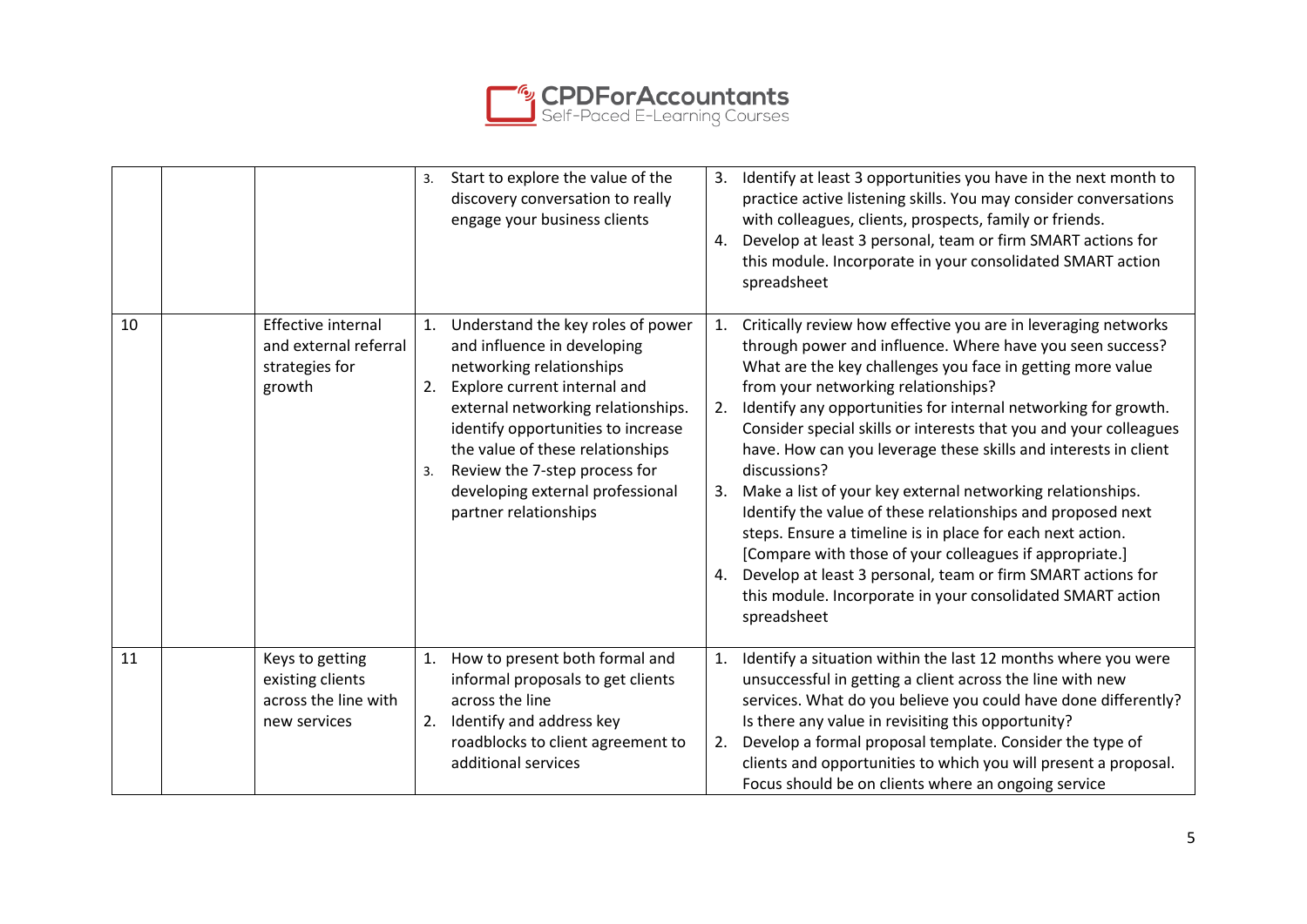

|    |                    |                                                                   | 3. Actively engage clients in making<br>the decision on scope and fee for<br>service                                                                                                                                                                                           | arrangement will be required e.g., regular reporting and<br>meetings.<br>Develop a 3-option proposal for advisory projects. You may<br>3.<br>consider variations in the level of data collection and processing<br>support, the frequency of financial reports and meetings or the<br>level of strategic support provided.<br>Develop at least 3 personal, team or firm SMART actions for<br>4.<br>this module. Incorporate in your consolidated SMART action<br>spreadsheet                                                                                                                                                                                                                                                                                                                                                        |
|----|--------------------|-------------------------------------------------------------------|--------------------------------------------------------------------------------------------------------------------------------------------------------------------------------------------------------------------------------------------------------------------------------|-------------------------------------------------------------------------------------------------------------------------------------------------------------------------------------------------------------------------------------------------------------------------------------------------------------------------------------------------------------------------------------------------------------------------------------------------------------------------------------------------------------------------------------------------------------------------------------------------------------------------------------------------------------------------------------------------------------------------------------------------------------------------------------------------------------------------------------|
| 12 |                    | How to establish<br>your personal<br>business<br>development plan | 1. Understand the key principles of<br>business growth in a professional<br>services environment<br>Establish your personal business<br>2.<br>fee growth targets<br>Develop a structure for the<br>3.<br>ongoing management of business<br>growth activities and opportunities | Establish your personal BD growth targets using the<br>1.<br>spreadsheet provided. Share with a colleague and discuss how<br>your goals support the firm's BD objectives.<br>Critically review your existing client base using the client<br>2.<br>profiling tool provided (or another tool that you have access<br>to). Identify the top 10 opportunities for new services to<br>existing clients.<br>Develop your templates for BD and Professional Partner<br>3.<br>opportunities and leads. Populate the lists with all current and<br>proposed activities. Set aside a time each week to review and<br>update your list. Involve a CSA or other staff member as<br>required.<br>Develop at least 3 personal, team or firm SMART actions for<br>4.<br>this module. Incorporate in your consolidated SMART action<br>spreadsheet |
| 13 | Trusted<br>Advisor | Management of<br>client scope and fee<br>for service              | Understand the key factors that<br>1.<br>may influence the scope of work as<br>client matters proceed<br>Develop a simple 10 step process<br>2.<br>for managing scope of work                                                                                                  | Review the process the firm has adopted to establish the right<br>1.<br>fee for services up front. Consider what further steps could be<br>taken to ensure that the fee takes into account the full nature<br>of compliance and advisory projects.                                                                                                                                                                                                                                                                                                                                                                                                                                                                                                                                                                                  |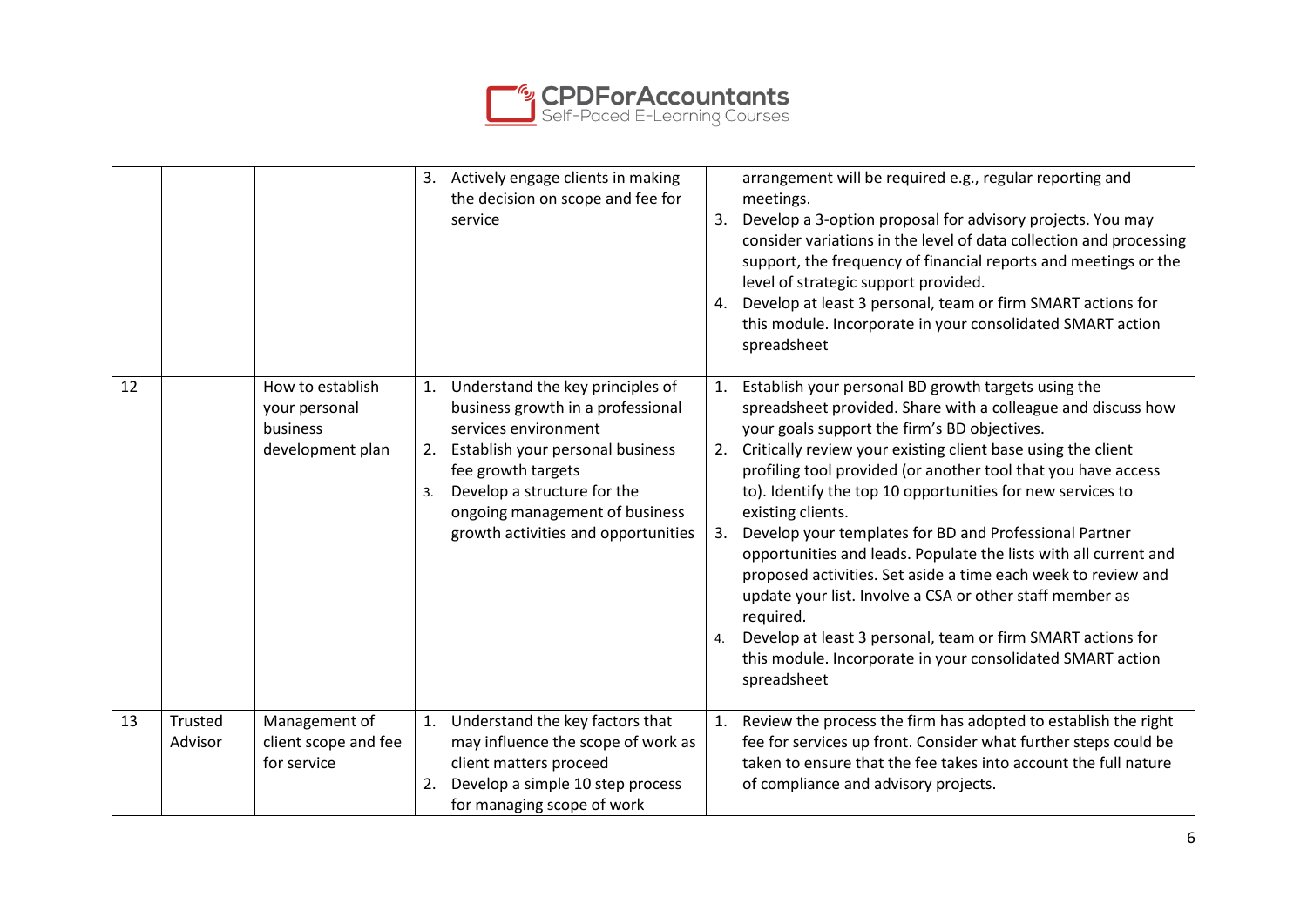

|    |                                                                     | Put in place a process to ensure<br>3.<br>regular internal and external<br>review of scope of work and fee for<br>service                                                                                                                                                       | Identify how variations in scope of work are managed within<br>2.<br>the firm. Who is responsible? Are these issues dealt with<br>proactively? What needs to change in order to take better<br>control of pricing as matters proceed?<br>Review the 10-step process for managing scope of work<br>3.<br>outlined in this module. Identify specific actions that you<br>and/or your firm can implement to better manage scope and<br>fees as jobs proceed.<br>Develop at least 3 SMART actions for this module. Check that<br>4.<br>actions are specific, not general. Incorporate in your<br>consolidated SMART action spreadsheet.                                                                                                                                                                                       |
|----|---------------------------------------------------------------------|---------------------------------------------------------------------------------------------------------------------------------------------------------------------------------------------------------------------------------------------------------------------------------|---------------------------------------------------------------------------------------------------------------------------------------------------------------------------------------------------------------------------------------------------------------------------------------------------------------------------------------------------------------------------------------------------------------------------------------------------------------------------------------------------------------------------------------------------------------------------------------------------------------------------------------------------------------------------------------------------------------------------------------------------------------------------------------------------------------------------|
| 14 | Communication<br>strategies to engage<br>with clients               | Understand what 'client<br>1.<br>communication standards' means<br>Identify your personal training and<br>2.<br>coaching needs in relation to client<br>communication<br>Identify systems and procedural<br>3.<br>changes required to achieve strong<br>communication standards | Document communication standards and procedures<br>1.<br>associated with response to client queries. Consider leverage,<br>timeliness, quality. Establish as your personal service standard<br>in engaging with clients.<br>Identify up to 3 specific performance indicators that can be<br>2.<br>used to monitor the firm's approach to client communication.<br>How do you rate in relation to these KPIs?<br>What key challenges have you identified in relation to your<br>3.<br>communication with clients? Outline some actions you can take<br>to address these issues? Consider external training or changes<br>in systems or processes.<br>Develop at least 3 SMART actions for this module. Check that<br>4.<br>actions are specific, not general. Incorporate in your<br>consolidated SMART action spreadsheet |
| 15 | How to manage<br>challenging clients<br>and difficult<br>situations | Take responsibility for proactive<br>1.<br>communication with clients<br>Explore the best ways to service all<br>2.<br>client types in a proactive way,                                                                                                                         | Identify 2 difficult clients where you feel you can improve the<br>1.<br>professional relationship. They may include clients who provide<br>information slowly or in a poor condition, clients who always<br>want more for the fee, clients who complain about the fee or                                                                                                                                                                                                                                                                                                                                                                                                                                                                                                                                                 |